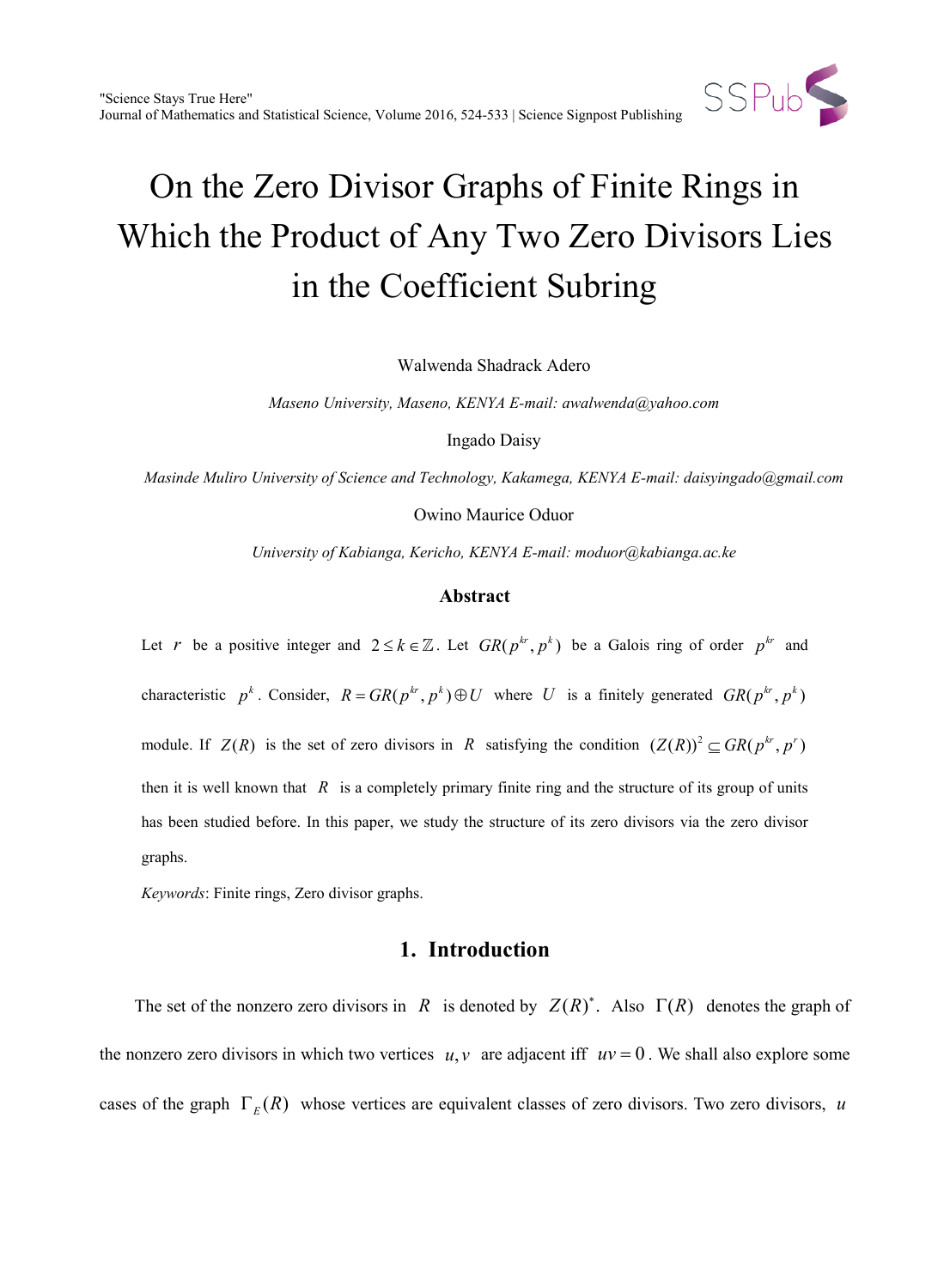and *v* in *R* are said to be equivalent if the annihilators,  $Ann_n(u) = Ann_n(v)$  and two distinct classes *u* and *v* in  $\Gamma_F(R)$  are adjacent iff  $uv = 0$  in *R*. For more information on  $\Gamma(R)$  and  $\Gamma_F(R)$ , the reader may refer to [1, 2, 3, 5]. It is believed that these graphs provide a better description of the structures of the zero divisors.

# **2. Rings in which**  $(Z(R))^2 \subseteq \mathbb{G}R(p^{kr}, p^k)$

## **2.1. The Construction**

Let *r* be a positive integer and  $2 \le k \in \mathbb{Z}$ . Let  $R' = GR(p^{kr}, p^k)$  be a Galois ring. For each  $i = 1, \dots, h$ , let  $u_i \in Z(R)$  such that *U* is an *h* − dimensional *R*<sup>′</sup> module so that  $R = R' \oplus U$  is an additive Abelian group. On *R* define multiplication as follows; For  $r, s' \in R', \alpha_i, \alpha_j, \lambda_{ij} \in R' / pR'$ and  $\sigma_i \in Aut(R')$ , let  $\left[ r' + \sum_{i=1}^h \alpha_i u_i \right] \left( s' + \sum_{i=1}^h \omega_i u_i \right) = r' s' + p^{k-1} \sum_{i,j=1}^h \lambda_{ij} \left( \alpha_i (\omega_j)^{\sigma_i} + pR' \right) +$  $\int_{i=1}^h \left[ (r^{'}+pR^{'})\omega_{i} + \alpha_{i} (s^{'}+pR^{'})^{\sigma_{i}} \right] u_{i}$  $\Sigma_{i=1}^h \Bigl[ (r^{'} + pR^{'}) \omega_i + \alpha_i (s^{'} + pR^{'})^{\sigma_i} \Bigr] u_i$ .

This multiplication turns *R* into a ring with identity  $(1,0,0,\dots, 0)$ .

**Lemma 2.1.** Let *R* be a ring in which  $(Z(R))^2 \subseteq GR(p^{kr}, p^k)$ . Then, *R* is commutative if and only if  $\sigma_i = id_{R'}$ , (the identity automorphism) for every  $i = 1, \dots, h$ .

**Proposition 2.2.** Let *R* be a ring constructed above. Then, it is a completely primary finite ring of characteristic  $p^k$  satisfying:

- (i).  $Z(R) = pR^{'} \oplus U$
- (ii).  $(Z(R))^{k-1} = p^{k-1}R'$
- (iii).  $(Z(R))^{k} = (0)$

In the sequel, we provide results on the graphical properties of the zero divisors of the commutative rings constructed in Section 2.1.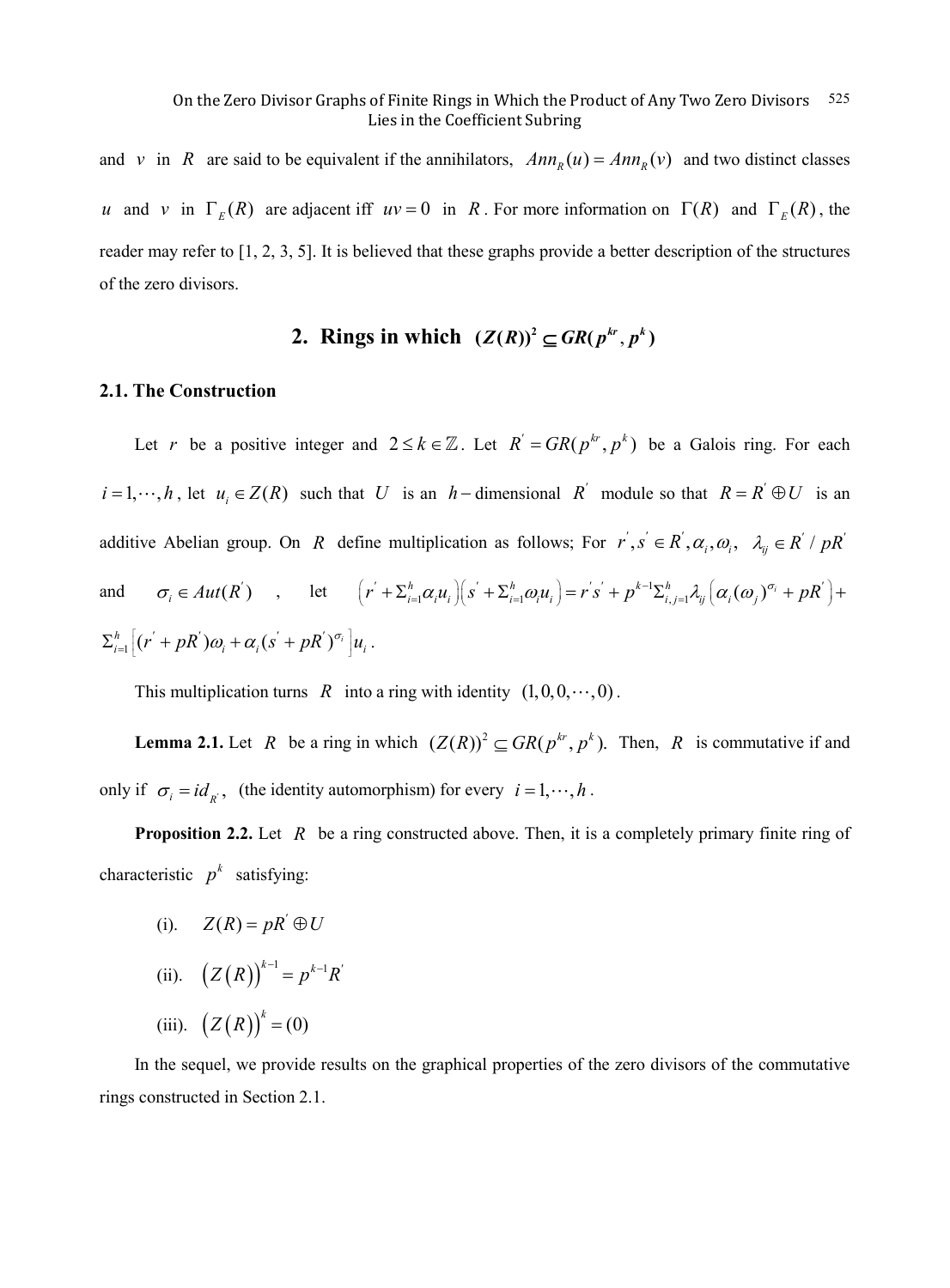# **2.2. Graphs of Nonzero Zero Divisors**

Denoted by  $\Gamma(R)$ , in this graph, the nonzero zero divisors are considered vertices and two vertices

 $u, v$  are adjacent iff  $uv = 0$ . These graphs were introduced by Anderson and Livingston in [2].

### **2.3. Results**

**Proposition 2.3.** Let *R* be a commutative ring constructed above. Then, the graph of *R*,  $\Gamma(R)$ satisfies the following:

- (i).  $\Gamma(R) = p^{(h+k-1)r} 1$
- (ii).  $diam(\Gamma(R)) = 2$

(iii). 
$$
gr(\Gamma(R)) = \begin{cases} \infty, & r = 1, h = 1, p = 2. \\ 3, & \text{elsewhere} \end{cases}
$$

(iv). The binding number, 
$$
b(\Gamma(R)) = \begin{cases} \frac{p^r - 1}{p^{(1+h)r} - p^r} & \text{if } k = 2\\ \frac{p^{\left(\frac{k}{2}\right)r} - 1}{p^{(k-1+h)r} - p^{\left(\frac{k}{2}\right)r}} & \text{if } k \ge 3 \text{ and even} \end{cases}
$$

# **Proof.**

- (i). Clearly  $Z(R) = pR' \oplus U$ . Since  $Z(R)$  is a maximal ideal of R, the quotient  $R/Z(R)$  is a field of order  $p^r$ . Now consider  $0 \neq a \in R/Z(R)$ , then  $(R/Z(R))^{*} = < a >$  and  $o(a) = p^{r} - 1$ . This shows that each element which does not belong to  $Z(R)$  has an inverse. Thus  $Z(R) = p^{(h+k-1)r}$  and  $Z(R)^* = p^{(h+k-1)r} - 1$ .
- (ii). The annihilator,  $Ann(Z(R)) = p^{k-1}R'$ . Now, let  $x \in Z(R)^*$  but  $x \notin p^{k-1}R'$ , then there exists  $y \in Z(R)^*$  such that  $xy \in pR'$ . But  $xyz = 0$ , where  $z \in Ann(Z(R)) = pR'$ . So  $diam(\Gamma(R)) = 2.$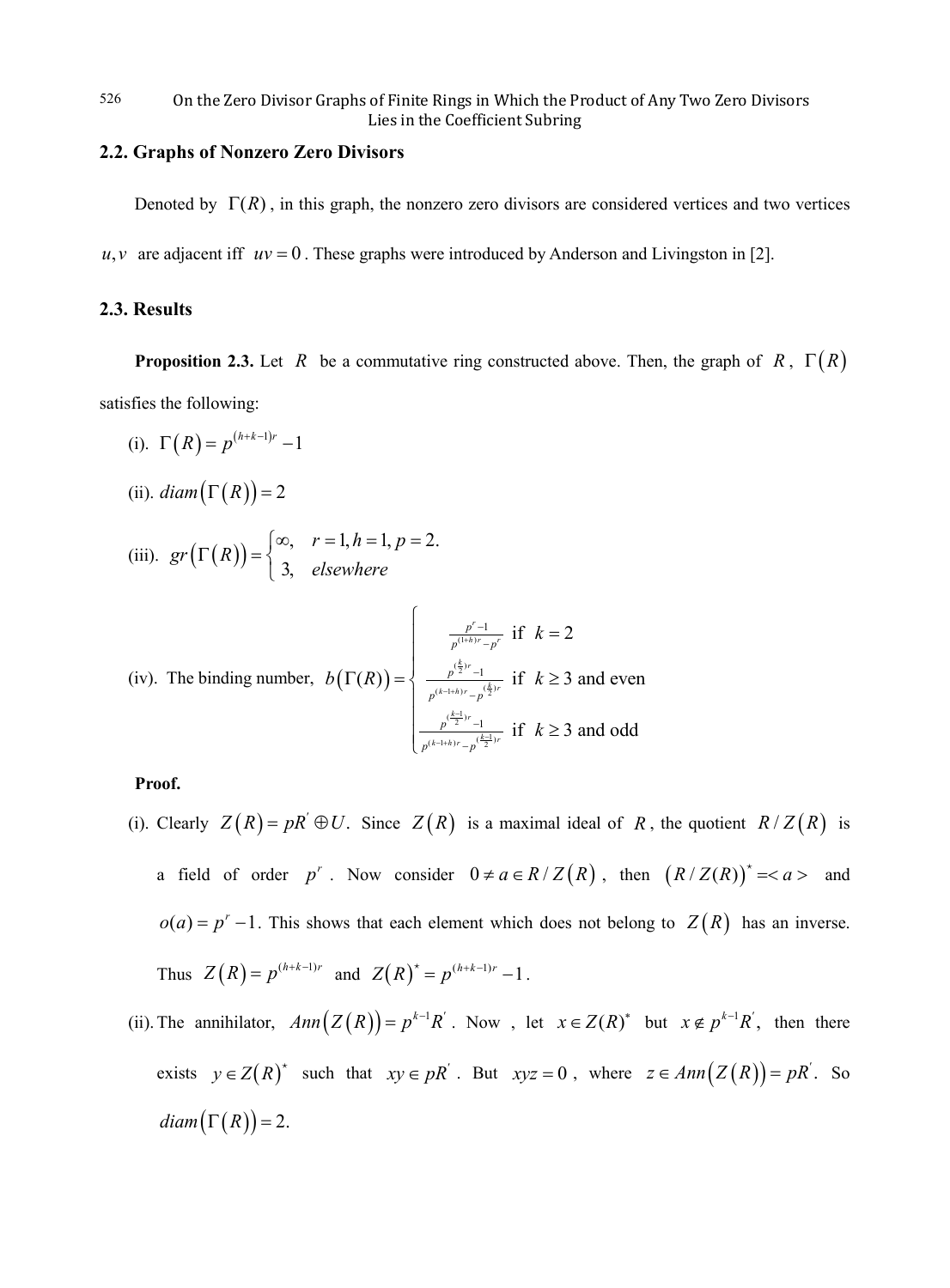(iii). If  $r = 1, p = 2, h = 1$ , then  $Z(R)^* = \{(0, 1), (2, 0), (2, 1)\}$ . In this case  $\Gamma(R)$  is a claw graph, since  $(2,0)$  is adjacent to the other two vertices while  $(0,1)$  and  $(2,1)$  are non adjacent. Elsewhere,  $\left( Ann(Z(R)) \right)^{*} = p^{r} \geq 2.$ Now, let  $x, y \in (Ann(Z(R)))^*$ , then *x* and *y* are adjacent. Moreover, any  $z \in Z(R)^*$  is

adjacent to  $x$  and  $y$ . This completes the proof.

(iv). We consider the three cases separately.

Case I: 
$$
k = 2
$$
. Consider  $N(S) = Ann(Z(R))^{*} = pR' \setminus \{0\}$ . So  $N(S) = p^{r} - 1$ . Now,  
\n $S = V(\Gamma(R)) \setminus N(S)$ , so that  $S = p^{(h+1)r} - 1 - (p^{r} - 1)$ . Thus  $b(\Gamma(R)) = \frac{N(S)}{S} = \frac{p^{r} - 1}{p^{(h+1)r} - p^{r}}$ .  
\nCase II:  $k \ge 3$  and even. Let  $X_i = \{\sum_{i=1}^{r} a_i \lambda_i\}$ ,  $1 \le i \le r$ ,  $a_i \in \{0, j(p^{\frac{k}{2}})\}$ ,  $1 \le j \le p^{\frac{k}{2}} - 1$ , then define  $V_{\sum_{i} a_i \lambda_i} = X_i \setminus \{0\}$  and  $V_1 = Z(R)^* \cup \bigcup_i V_{\sum_{i} a_i \lambda_i}$ . From the definition of  $V_1$ ,  
\n $N(V_1) = \bigcup_i V_{\sum_{i} a_i \lambda_i}$ . So  $|N(V_1)| = p^{(\frac{k}{2})r} - 1$ . Also,  $|V_1| = |Z(R)^* - N(V_1)| = |Z(R)^*| - 1$   
\n $\bigcup_i V_{\sum_{i} a_i \lambda_i} = p^{(k-1+h)r} - 1 - (p^{(\frac{k}{2})r} - 1) = p^{(k-1+h)r} - p^{(\frac{k}{2})r}$ . Using the ratio,  $\frac{|N(V_1)|}{|V_1|}$ , we obtain the binding number.

Case III: 
$$
k \ge 3
$$
 and odd. Let  $X_i = \{\sum_i a_i \lambda_i\}, 1 \le i \le r, a_i \in \{0, (j-1)p^{\frac{k+1}{2}}\}, 2 \le j \le p^{\frac{k-1}{2}}$ . Then  
define  $V_{\sum_i a_i \lambda_i} = X_i \setminus \{0\}, V_1 = Z(R)^* \cup \bigcup_i V_{\sum_i a_i \lambda_i}$ . From the definition of  $V_1$ ,  $N(V_1) = \bigcup_i V_{\sum_{a_i \lambda_i}}$ ,  
so that  $|N(V_1)| = p^{\frac{k-1}{2}r} - 1$ . Also,  $|V_1| = |Z(R)^* - N(V_1)| = |Z(R)^*| - |\bigcup_i V_{\sum_{a_i \lambda_i}}| =$   
 $p^{(k-1+h)r} - 1 - (p^{\frac{k-1}{2})r} - 1) = p^{(k-1+h)r} - p^{\frac{k-1}{2}r}$ . The result follows from the ratio  $\frac{|N(V_1)|}{|V_1|}$ .

**Proposition 2.4.** Let *R* be a ring constructed in Section 2. If  $h = 1$ , then

$$
\Gamma(R) = \begin{cases} p^{\left(\frac{k}{2}\right)r} - partite & \text{if } k \text{ is even} \\ p^{\left(\frac{k-1}{2}\right)r} - partite & \text{if } k \text{ is odd} \end{cases}
$$

**Proof.** Consider  $\lambda_1, \dots, \lambda_r \in R'$  with  $\lambda_1 = 1$  such that  $\lambda_1, \dots, \lambda_r \in R' / pR'$  form a basis for  $R' / pR'$  regarded as a vector space over its prime subfield  $\mathbb{F}_p$ . Since the two cases do not overlap, we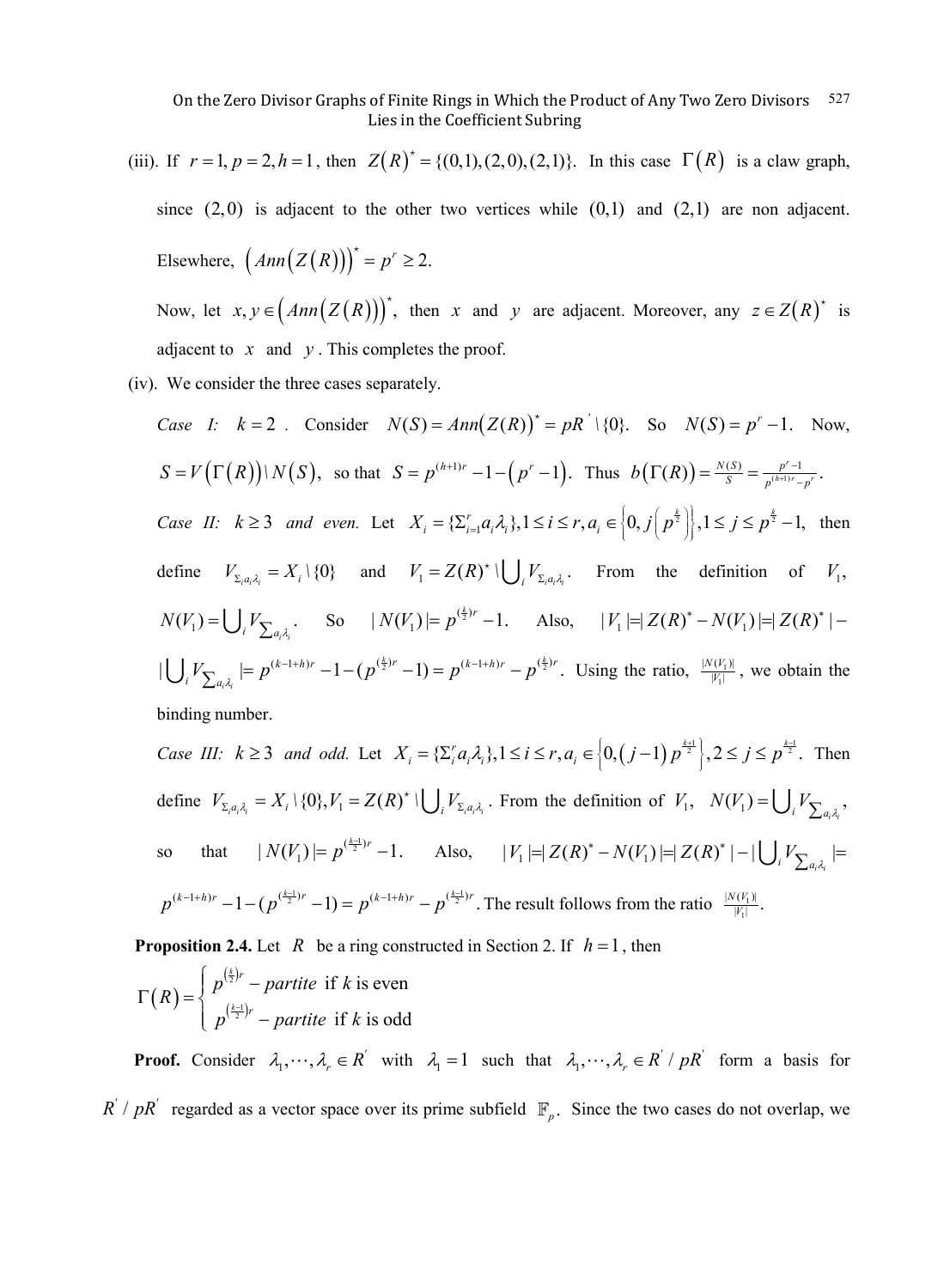treat them in turn.

*Case I: k is an even integer.*

Let 
$$
X_i = {\sum_{i=1}^r a_i \lambda_i}, 1 \le i \le r, a_i \in \left\{0, j\left(p^{\frac{k}{2}}\right)\right\}, 1 \le j \le p^{\frac{k}{2}} - 1
$$
, then  $Z(R)^*$  is partitioned into the

following subsets;

$$
V_{\Sigma_i a_i \lambda_i} = X_i \setminus \{0\}, V_1 = Z(R)^* \setminus \bigcup_i V_{\Sigma_i a_i \lambda_i} \text{ and } Z(R)^* = V_1 \bigcup \bigcup_i V_{\Sigma_i a_i \lambda_i} \bigg).
$$

The subsets are nonempty, mutually disjoint and contain nonadjacent vertices. Moreover,  $_{a_i a_i} = p^{(\frac{k}{2})r} - 1$ *r*  $\bigcup_i V_{\Sigma_i a_i \lambda_i} = p^{(\frac{k}{2})r} - 1$  so that  $\Gamma(R)$  is  $p^{(\frac{k}{2})r}$  partite.

*Case II: k is an odd integer.*

Let 
$$
X_i = {\sum_i a_i \lambda_i}, 1 \le i \le r, a_i \in \left\{0, (j-1)p^{\frac{k+1}{2}}\right\}, 2 \le j \le p^{\frac{k-1}{2}}, Z(R)^{\star}
$$
 is partitioned into the

following mutually disjoint subsets;

$$
V_{\Sigma_i a_i \lambda_i} = X_i \setminus \{0\}, V_1 = Z(R)^* \setminus \bigcup_i V_{\Sigma_i a_i \lambda_i}
$$

The subsets are nonempty and each contains nonadjacent vertices. In addition,  $\bigcup_i V_{\Sigma, a_i, \lambda_i} = p^{(\frac{k-1}{2})r} - 1$ *r*  $\bigcup_i V_{\Sigma_i a_i \lambda_i} = p^{(\frac{k-1}{2})r} -$ 

so that  $\Gamma(R)$  is  $p^{(\frac{k-1}{2})r}$  partite.

Consequently, we obtain the following.

**Proposition 2.5.** Let *R* be a ring considered in Proposition 2.4. Then the clique number of  $\Gamma(R)$ is given by

$$
\omega(\Gamma(R)) = \begin{cases} p^{(\frac{k}{2})r} & k \text{ is even;} \\ p^{(\frac{k-1}{2})r} & k \text{ is odd.} \end{cases}
$$

**Proof.** The clique number coincides with the number of partite subsets since each subset of vertices has at least a vertex which is adjacent to another vertex in a distinct subset.

**Proposition 2.6.** If  $r = 1$ ,  $k \ge 3$ ,  $\alpha \in (R^{'})^*$  and  $u_i \in U$  then,

(i) 
$$
deg(x) = \begin{cases} p^{k-1+h} - 2, & \text{if } x \in Ann(Z(R))^{*}; \\ p^{k+h-2} - 1, & \text{if } x \in Ann(Z(R)) \oplus < u_{i} > . \end{cases}
$$
  
\n(ii)  $deg(p^{l}\alpha) = \begin{cases} p^{l+h} - 1, & \text{if } 2l < k; \\ p^{l+h} - 2, & \text{if } 2l \ge k. \end{cases}$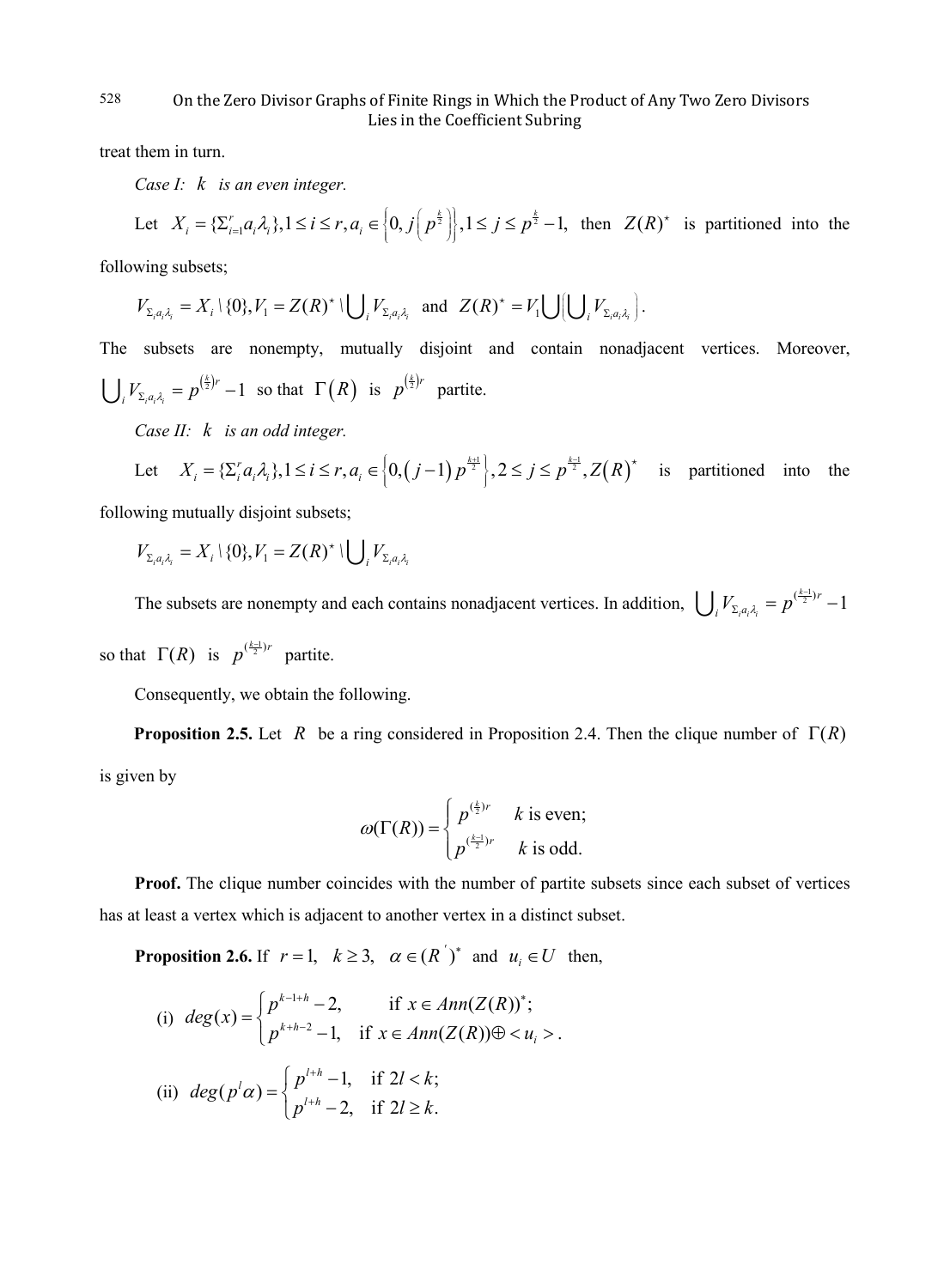(iii) 
$$
deg(p^l \alpha + u_i) = \begin{cases} p^{l+h-1} - 1, & \text{if } 2l < k; \\ p^{l+h-1} - 2, & \text{if } 2l \ge k. \end{cases}
$$

**Proof.**

(i) Since  $Z(R) = pGR(p^k, p^k) \oplus U$ , it follows that each vertex in  $Ann(Z(R))^*$  is adjacent to every other vertex in  $Z(R)$  except 0. Now,  $Z(R)$  has  $p^{k-1+h}$  elements which implies that the number of edges incident to *x* are  $|Z(R)|-2$ . Now, let

$$
x\in Ann(Z(R))\oplus .
$$

Then, *x* is adjacent to every other vertex in  $Z(R)$  except 0 and the case where  $u_i = u_j$ . Since

$$
|Z(R)|=p^{k-1}\cdot p^h,
$$

the exclusion of the vertices leaves  $p^{k-2+h}$  vertices incident to *x*.

(ii) The g.c.d  $(\alpha, p^k) = 1$ . So, the vertices adjacent to  $p^l \alpha$  in the graph  $\Gamma(R)$  are not distinct from the vertices adjacent o  $p^l$ . So, it suffices to find the vertices to find the vertices adjacent to  $p^l$ . Now, the coefficient vertices adjacent to  $p<sup>l</sup>$  may be arranged in the sequence

$$
p^{k-l}
$$
,  $2p^{k-l}$ , ...,  $p^{k-l} + (n-1)p^{k-l}$ 

where *n* is the number of adjacent vertices. Since these vertices are adjoined to *U* and

$$
p^{k-l} + (n-1)p^{k-l} = p^k - p^{k-l},
$$

then  $n = p^{l+h} - 1$  if  $p^{k-l} > p^l$  or  $k > 2l$ 

Next, if  $p^l \geq p^{k-l}$  or  $2l \geq k$ , then

$$
p^l=p^{2l-k}(p^{k-l})
$$

which is adjacent to itself. Considering the fact that the coefficient vertices are adjoined to *U* , then

$$
deg(p^l) = p^{l+h} - 2.
$$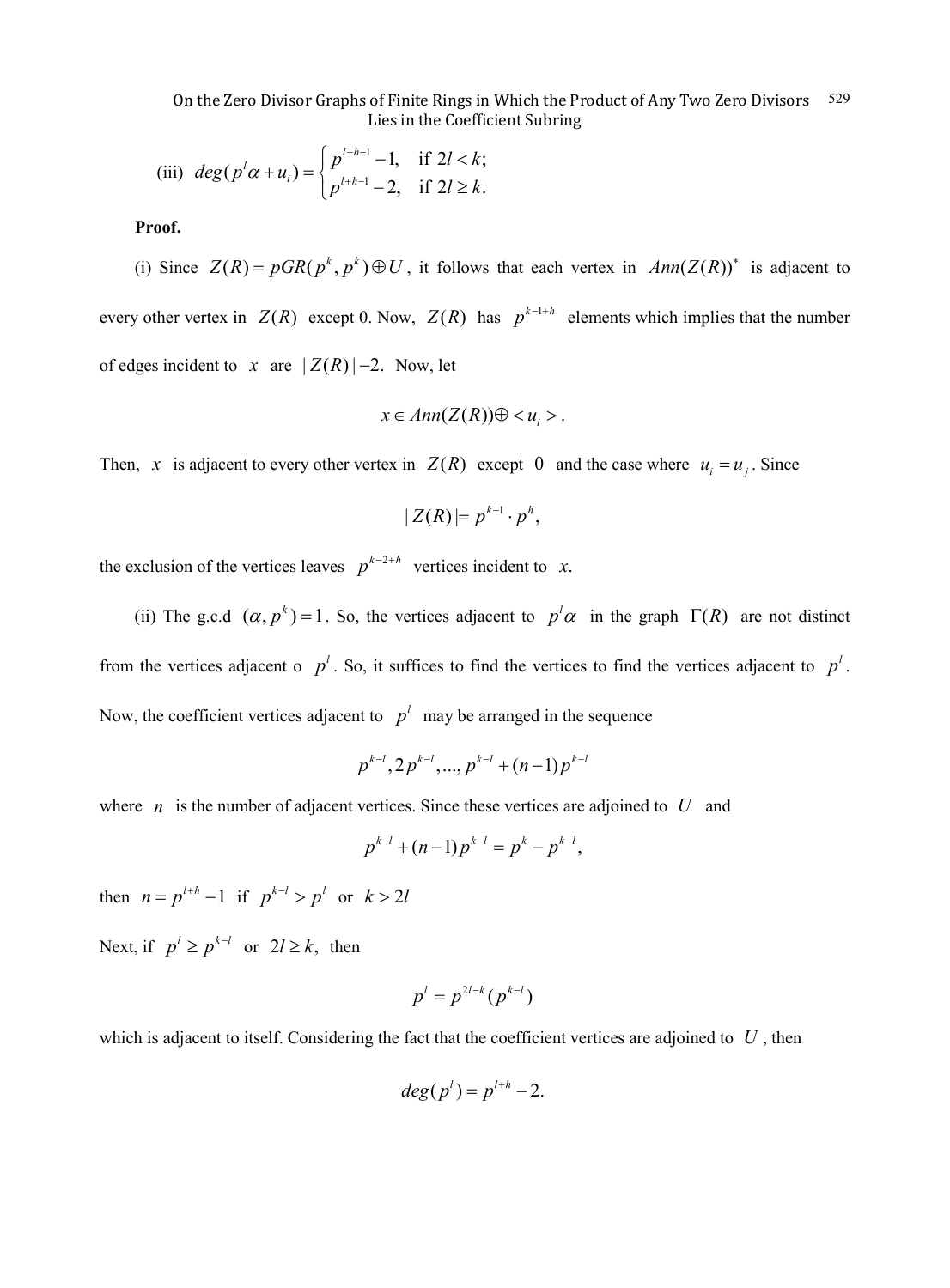(iii) The argument is similar to (ii), except that in this case  $u_i \neq 0$ , so that the only vertices in  $\Gamma(R)$ which are adjacent to  $p^l \alpha + u_i$  are obtained when  $u_i \neq u_j$ . Therefore, only  $p^{h-1}$  vertices of *U* are considered. Since the coefficient vertices adjacent to  $p^l \alpha + u_i$  are  $p^l - 2$ ; the result easily follows.

In the section, we investigate the graphs determined by the equivalence classes.

# **2.4. Zero Divisor Graphs Determined by the Equivalence Classes**  $(\Gamma_E(R))$

These graphs were introduced by S.B Mulay [4]. Two nonzero zero divisors *x* and *y* in a ring *R* are said to be equivalent if the annihilators,  $Ann<sub>R</sub>(x) = Ann<sub>R</sub>(y)$ . The equivalence class of *x* is denoted by [x]. The graph determined by the equivalence classes is denoted by  $\Gamma_E(R)$  and  $V(\Gamma_E(R)) = \{ [x] | x \in Z(R)^* \}$ . Two distinct classes x and y in  $\Gamma_E(R)$  are adjacent iff  $xy = 0$  in *R* . In this section, we present some results on the zero divisor graphs determined by the equivalence classes in the ring *R* given by the construction.

### **2.5. Results**

**Proposition 2.7.** Let *R* be a commutative ring given by the construction. Then

$$
\Gamma_E(R) = \begin{cases} \frac{k}{2} & \text{partite if } k \text{ is even;}\\ \frac{k+1}{2} & \text{partite if } k \text{ is odd.} \end{cases}
$$

**Proof.**

*Case I: k is even:* We partition  $\Gamma_E(R)$  into the following subsets

$$
V_1 = \{ (Z(R))^{i} \mid 1 \le i \le \frac{k}{2} \},
$$
  

$$
V_j = \{ (Z(R))^{j} \}, \frac{k}{2} < j < k - 1
$$

For each *j*,  $V_1 \cap V_j = \emptyset$  and  $V_j$  are mutually disjoint. Moreover,

$$
V_1 \bigcup \bigcup_j \{V_j\} = \Gamma_E(R)\}.
$$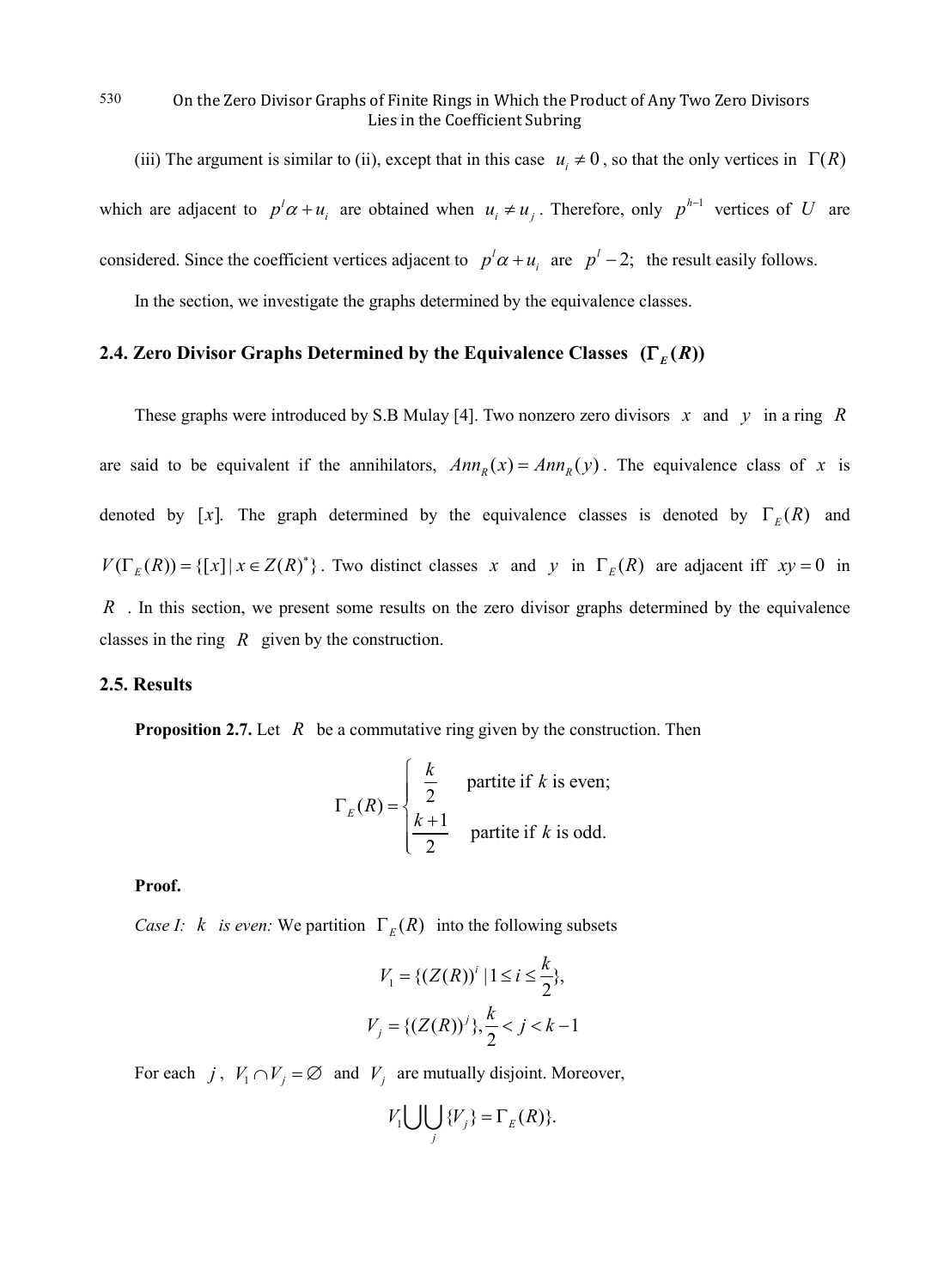Upon counting the disjoint subsets, we obtain the results.

*Case II:*  $k$  *is odd:*  $\Gamma_E(R)$  is partitioned into the following subsets

$$
V_1 = \{ (Z(R))^{i} \mid 1 \le i \le \frac{k-1}{2} \}, V_j = \{ (Z(R))^{j} \}, \frac{k-1}{2} < j < k-1
$$

For each *j*,  $V_1 \cap V_j = \emptyset$  and  $V_j$  are mutually disjoint. Moreover,

$$
V_1 \bigcup \bigcup_j \{V_j\} = \Gamma_E(R)\}.
$$

Upon counting the disjoint subsets, we obtain the result.

As a consequence of the Proposition, we obtain the following result.

**Corollary 1.** Let  $\Gamma_E(R)$ , be the graph determined by the equivalence classes of the zero divisors of a commutative ring given by the construction in Section 2.1. Then, the clique number of the graph is given by

$$
\omega(\Gamma_E(R)) = \begin{cases} \frac{k}{2} & \text{if } k \text{ is even;} \\ \frac{k+1}{2} & \text{if } k \text{ is odd.} \end{cases}
$$

**Proposition 2.8.** Let *R* be a ring given by the construction. Then

(i) diam
$$
(\Gamma_E(R))
$$

$$
\begin{cases}\n0, & k = 2; \\
1, & k = 3;\n\end{cases}
$$
\n(ii)  $gr(\Gamma_E(R)) = \begin{cases}\n\infty, & k = 2, 3;\n\end{cases}$   
\n(iii)  $gr(\Gamma_E(R)) = \begin{cases}\n0, & k = 2;\n1, & k = 3;\n\frac{k-4}{k}, & k \ge 4 \text{ and even};\n\frac{k-5}{k-1}, & k \ge 4 \text{ and odd}.\n\end{cases}$ 

**Proof.**

(i) If  $k = 2$ , then  $\Gamma_E(R)$  has a single vertex. If  $k = 3$ , then  $\Gamma_E(R)$  is a straight edge  $[Z(R)] - [(Z(R))^2]$ . Now, for  $k > 3$ ,  $[(Z(R))^{k-1}]$  is adjacent to every other vertex in  $\Gamma_E(R)$ .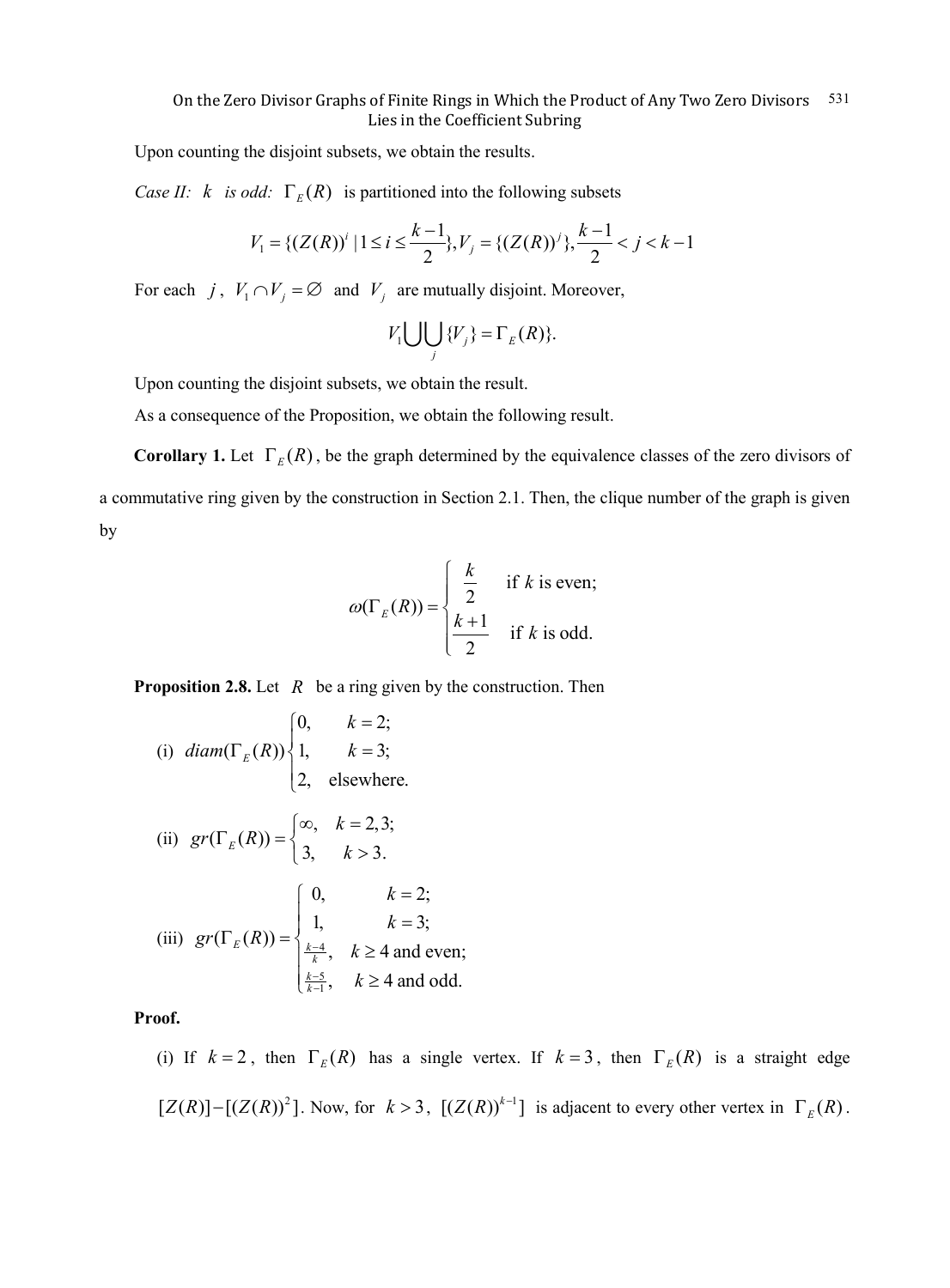But  $\Gamma_E(R)$  is not complete because, for  $0 < i < \frac{k}{2}$  where *k* is even and  $0 < i < \frac{k-1}{2}$ , when *k* is odd, there exists  $j > i > 0$  so that  $[(Z(R))^{i}][(Z(R))^{k-1-j}] = [(Z(R))^{k-1+i-j}] \neq 0$ .

(ii) For  $k=2$  or  $k=3$ , the result follows from (i). Elsewhere,  $[(Z(R))^{k-1}] - [(Z(R))^{i}] - [(Z(R))^{k-i}] - [(Z(R))^{k-1}]$  is a cycle, for  $0 < i < \frac{k}{2}$  where *k* is even and  $0 < i < \frac{k-1}{2}$  when *k* is odd. It is important to note that there exists no *n* − gon, *n* > 3 because  $[(Z(R))^{k-1}]$  is adjacent to every other vertex in  $\Gamma_E(R)$ 

(iii) If  $k = 2$ , then  $S = Z(R)$  and  $N(S) = \emptyset$ . So,  $|S| = 1$  and  $|N(S)| = 0$ . If  $k = 3$ , then  $|N(S)|=1$ . Now, let  $k > 3$ . When  $k$  is even  $|V_1| = \frac{k}{2}$  while  $|N(V_1)| = \frac{k-4}{2}$ . When  $k$  is odd, then  $|V_1| \frac{k-1}{2}$  while  $|N(V_1)| = \frac{k-5}{2}$ . Using the ratio  $\frac{|N(V_1)|}{|V_1|}$  $|N(V_1)|$  $|V_1|$  $\frac{N(V_1)|}{|V_1|}$  for the binding number, we obtain the result.

**Proposition 2.9.** Let  $x \in \Gamma_E(R)$ , then  $deg(x) = 1$  when  $k = 2$  or 3 and for  $k \ge 4$ 

$$
deg(x) = \begin{cases} i - 1, x = [(Z(R))^{i}], i \geq \frac{k}{2} & k \text{ is even;} \\ i, x = [(Z(R))^{i}], i < \frac{k}{2} & k \text{ is even;} \\ i - 1, x = [(Z(R))^{i}], i \geq \frac{k+1}{2} & k \text{ is odd;} \\ i, x = [(Z(R))^{i}], i < \frac{k+1}{2} & k \text{ is odd.} \end{cases}
$$

**Proof.** Let  $k = 2$  or 3, then  $\Gamma_E(R)$  is a straight edge  $[Z(R)] - [(Z(R))^2]$ . Now, suppose  $k \ge 4$ . If *k* is even and  $i < \frac{k}{2}$ , then, every  $[(Z(R))^i]$  in  $\Gamma_E(R)$  is adjacent to some  $[(Z(R))^{k-j}]$ ,  $1 \le j \le i$ , so the degree  $deg([Z(R))^i]) = i$ . If *k* is odd and  $i < \frac{k+1}{2}$ , we obtain a similar result.

Now, let *k* be even and  $i \geq \frac{k}{2}$ , then each  $[(Z(R))^{i}]$  is adjacent to some  $[(Z(R))^{i}]$ ,  $k - i \le j \le k - 1$ . If  $i \ne j$ , then  $deg([Z(R))^i]) = i - 1$ . The case when *k* is odd and  $i \ge \frac{k+1}{2}$  is proved in a similar manner.